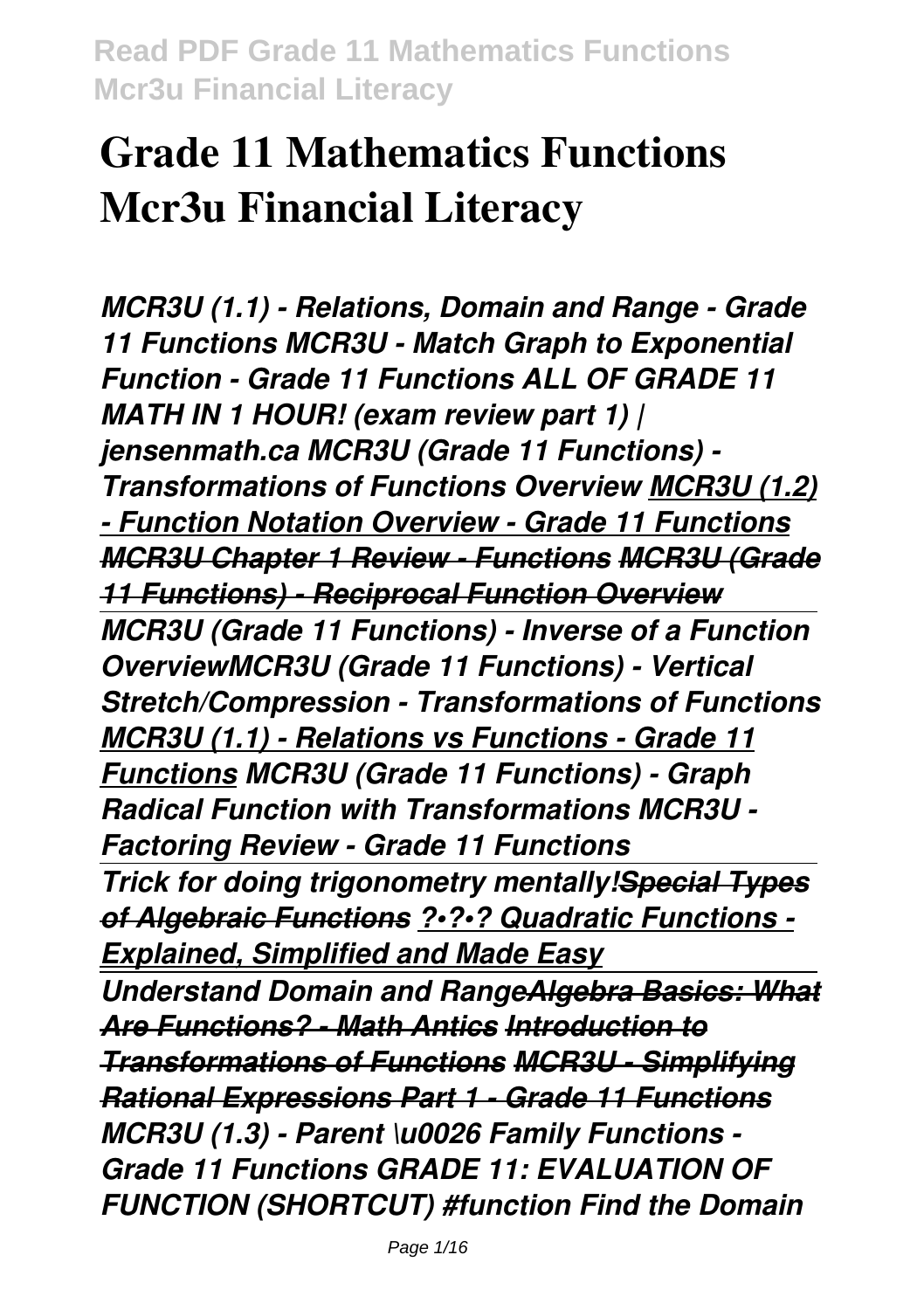*and Range from a Graph MCR3U Grade 11 Functions - Course Description - Ontario Virtual School - OVS MCR3U - Simplifying Rational Expressions Part 2 - Grade 11 Functions MCR3U (Grade 11 Functions) - Finding Domain and Range from Complex Graph Part 1 MCR3U - Completing the Square for Quadratics Overview - Grade 11 Functions MCR3U (Grade 11 Functions) - Graphing Functions with Transformations Overview MCR3U (1.1) - Functions \u0026 Vertical Line Test - Grade 11 Functions MCR3U - Challenging Quadratic Word Problem - Grade 11 Functions*

*ALL OF GRADE 11 MATH IN 1 HOUR! (exam review part 2) | jensenmath.ca Grade 11 Mathematics Functions Mcr3u*

*"From grade 9 to 11, I never achieved above 80% in a math course. Knowing grade 12 was extremely important I sought out a math tutor and was recommended by many people to Patrick. Patrick was dedicated, patient, and extremely knowledgeable; answering any question I had. In grade 12 I took all 3 math courses (advanced functions, calculus, data ...*

*MCR3U - Grade 11 Functions | AllThingsMathematics Course Title: Functions. Course Code: MCR3U. Grade: 11. Course Type: University Preparation. Credit Value: 1. Prerequisite: MPM2D. Department: Mathematics. This course introduces the mathematical concept of function by extending the students' knowledge with linear and quadratic*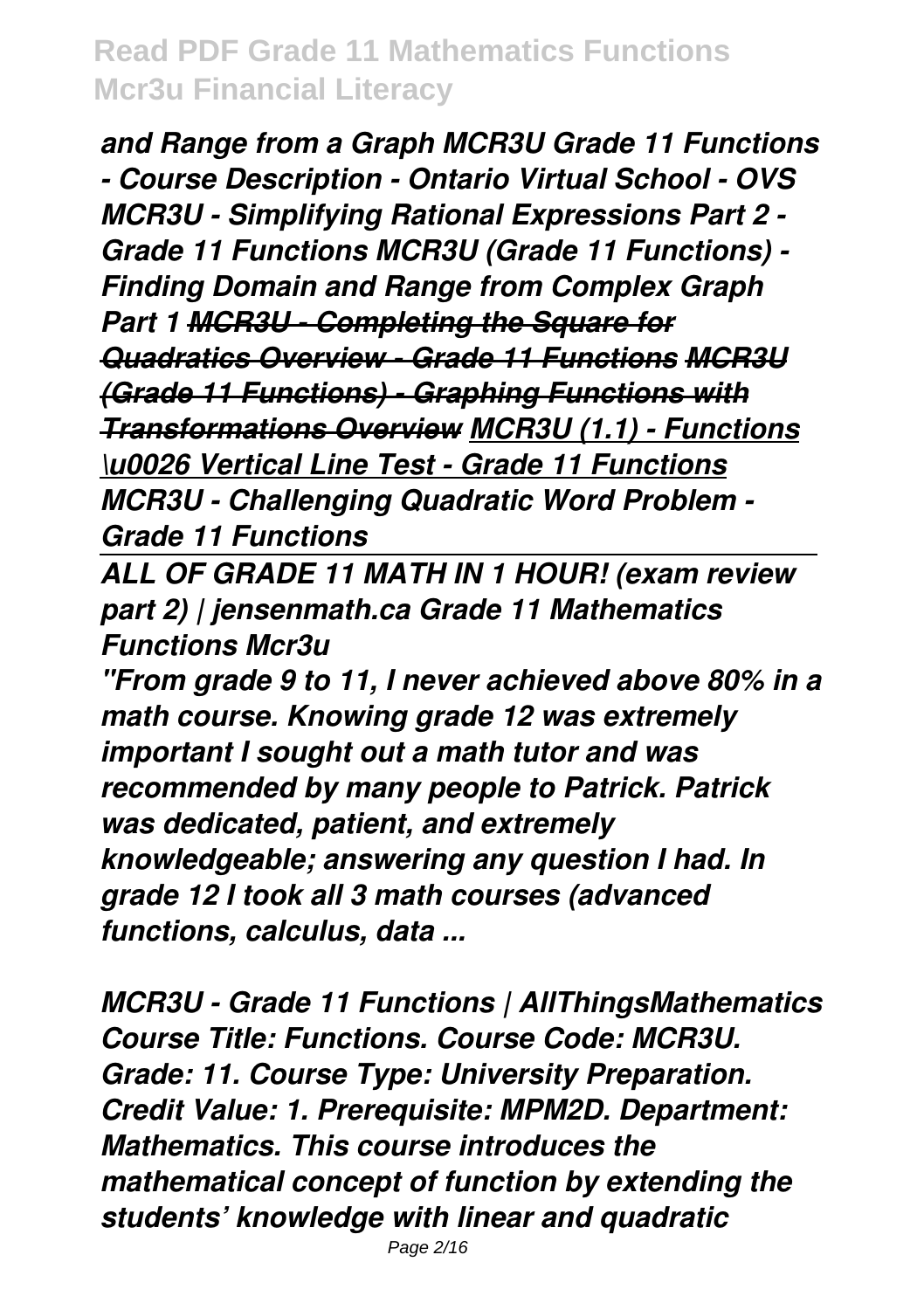#### *relations.*

*MCR3U • Grade 11 Functions • Innunco Academy Course description: This course introduces the mathematical concept of the function by extending your experiences with linear and quadratic relations. You will investigate properties of discrete and continuous functions, including trigonometric and exponential functions; represent functions numerically, algebraically, and graphically; solve problems involving applications of functions; investigate inverse functions; and develop facility in determining equivalent algebraic expressions.*

#### *Functions(MCR3U)*

*Course Site - Grade 11 Functions (MCR3U)https://ww w.allthingsmathematics.com/p/mcr3ugrade-11-functions/Give me a shout if you have any questions at patrick@...*

#### *MCR3U (1.1) - Relations, Domain and Range - Grade 11 Functions*

*This course MCR3U introduces the mathematical concept of the function by extending students' experiences with linear and quadratic relations. MCR3U students will investigate properties of discrete and continuous functions, including trigonometric and exponential functions; represent functions numerically, algebraically, and graphically; solve problems involving applications of functions; investigate inverse functions; and develop facility in*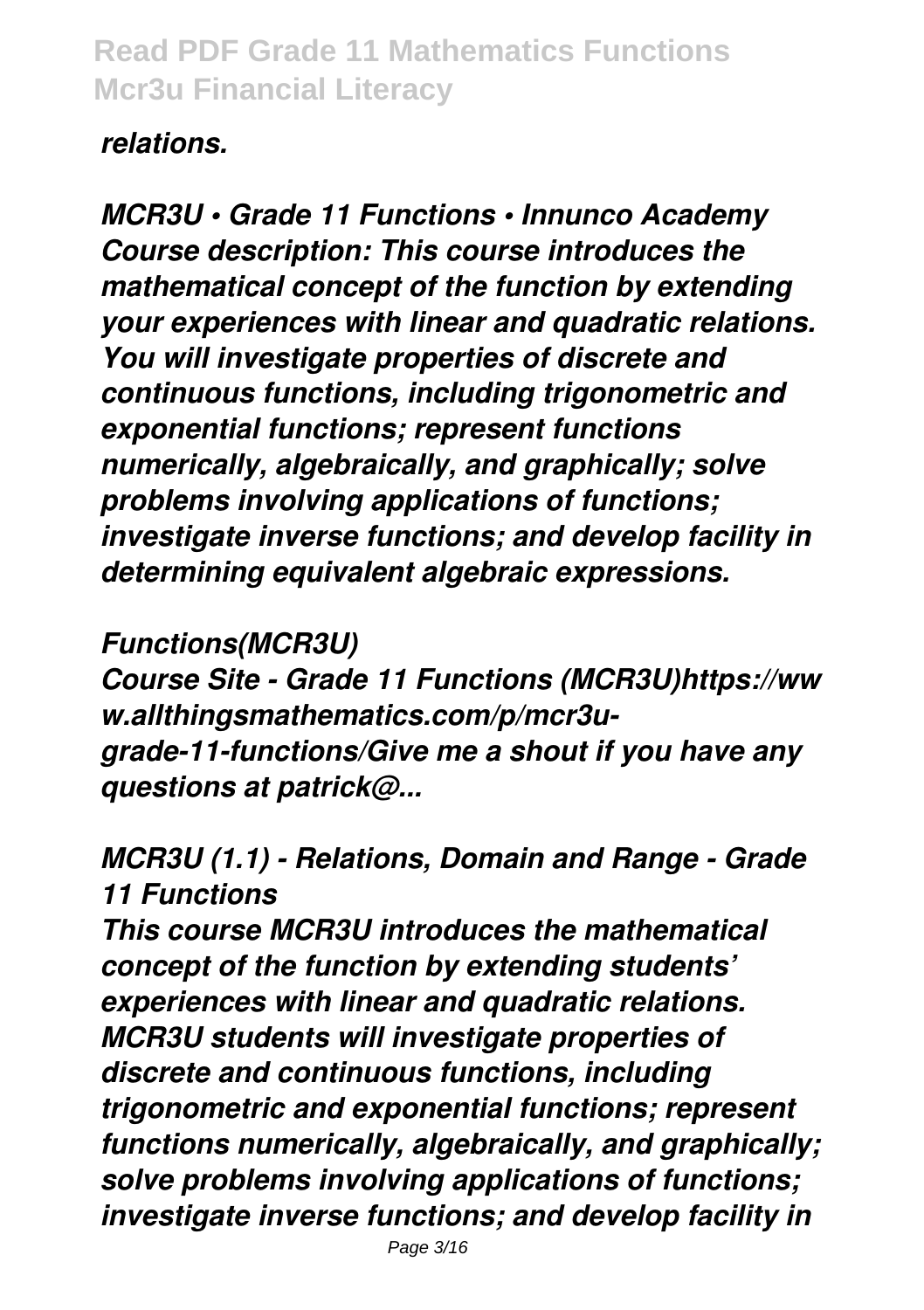*determining equivalent algebraic expressions.*

*MCR3U | Grade 11 Functions | Online Course | OES Functions Grade 11, University Preparation (MCR3U) Course Title: Functions, Grade 11, University Preparation(MCR3U) Course Name: Functions. Course Code: MCR3U. Grade: 11. Course Type: University Preparation. Credit Value: 1.0. Prerequisite: Principles of Mathematics, Grade 10,Academic*

*MCR3U | Functions Grade 11 | USCA Academy MCR3U course introduces the mathematical concept of the function by extending students' experiences with linear and quadratic relations. Students will investigate properties of discrete and continuous functions, including trigonometric and exponential functions; represent functions numerically, algebraically, and graphically; solve problems involving applications of functions; investigate inverse functions; and develop facility in determining equivalent algebraic expressions.*

*MCR3U Functions Grade 11 - Toronto eSchool MCR3U Grade 11 Math - Functions Here you can find notes from any lessons you may have missed along with associated handouts as well as details of homework, assignment deadlines and dates of upcoming quizzes and tests. Hover over the course code (MCR3U) at the top and select the appropriate unit of work.*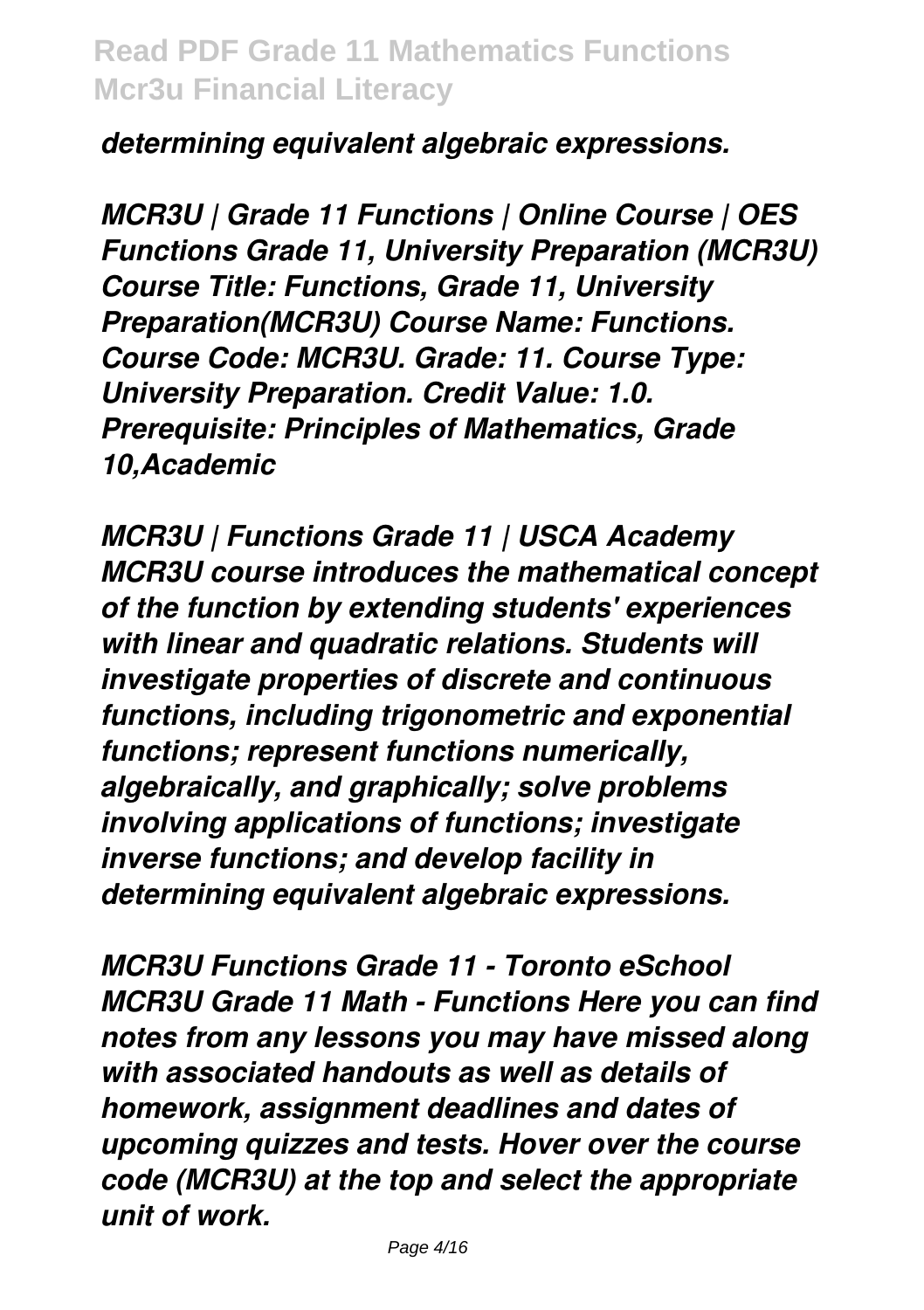*Grade 11 Math - Functions*

*MCR3U: Functions. This course introduces the mathematical concept of the function by extending students' experiences with linear and quadratic relations. Students will investigate properties of discrete and continuous functions, including trigonometric and exponential functions; represent functions numerically, algebraically, and graphically; solve problems involving applications of functions; investigate inverse functions, and develop facility in determining equivalent algebraic expressions.*

*MCR3U: Functions - BrightMinds Online School Functions, Grade 11 University Preparation MCR3U This course introduces the mathematical concept of the function by extending students' experiences with linear and quadratic relations. Students will investigate properties of discrete and continuous functions, including trigonometric and exponential functions;*

*Functions, Grade 11 - Math & Business Subject: Mathematics Course Title: Functions, Grade 11, University Preparation Course Code: MCR3U Distributor: Nelson Education Ltd. Phone number: 416-752-9448, or toll free 1-800-268-2222 Teacher guide available. Originally approved May 11, 2001. Approval period extended until August 31, 2007.*

*Trillium List | Resources with Course Code: MCR3U*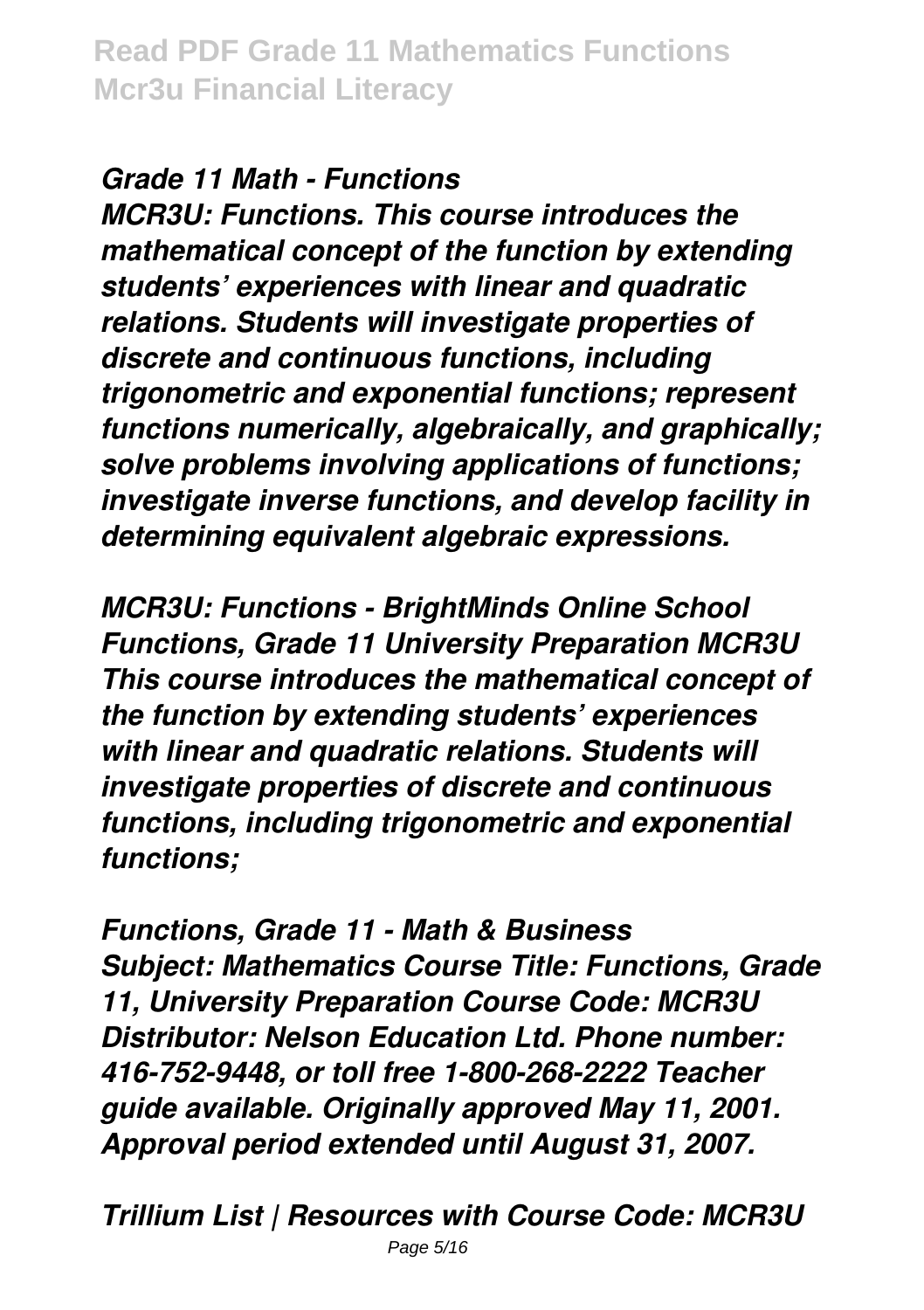*This document replaces The Ontario Curriculum, Grade 11: Mathematics, 2006, and the Grade 12 courses inThe Ontario Curriculum, Grades 11 and 12: Mathematics, 2000. Beginning in September 2007, all Grade 11 and Grade 12 mathematics courses will be based on the expectations outlined in this document. SECONDARY SCHOOLS FOR THE TWENTY-FIRST CENTURY*

*The Ontario Curriculum*

*MCR3U online - Grade 11 Functions. Grade Item Weight Achieved. Get Started Quiz ? / 0 Uploading Soluons Quiz ? / 0 Unit 1 Quiz [Weight 2.5] ? / 2.5 Linear Quadracs Investment Assignment [Weight 2.16] ? / 2.16 Unit 1 Test [Weight 5] ? / 5. MCR3U - Functions, Grade 11. Grade Book.*

*MCR3U online - Grade 11 Functions MCR3U Quiz #6 Trig Functions SOLUTIONS. MCR3U Quiz #5 Exponential Functions SOLUTIONS. MCR3U Quiz #4 Model Quadratic Functions SOLUTIONS. MCR3U Quiz #3 Equivalent Algebraic Expressions SOLUTIONS. MCR3U Quiz #2 Inverse Functions & Transformations of Functions SOLUTIONS. MCR3U Quiz #1 Functions, Function Notation & Domain & Range SOLUTIONS ...*

*MCR3U Take-up | Mr. Bawa Semester 1 St. Mary's (2017 – 2018) MCR3U Grade 11 - University (Functions) ... IXL Grade 11 Math Practice - Online practice questions*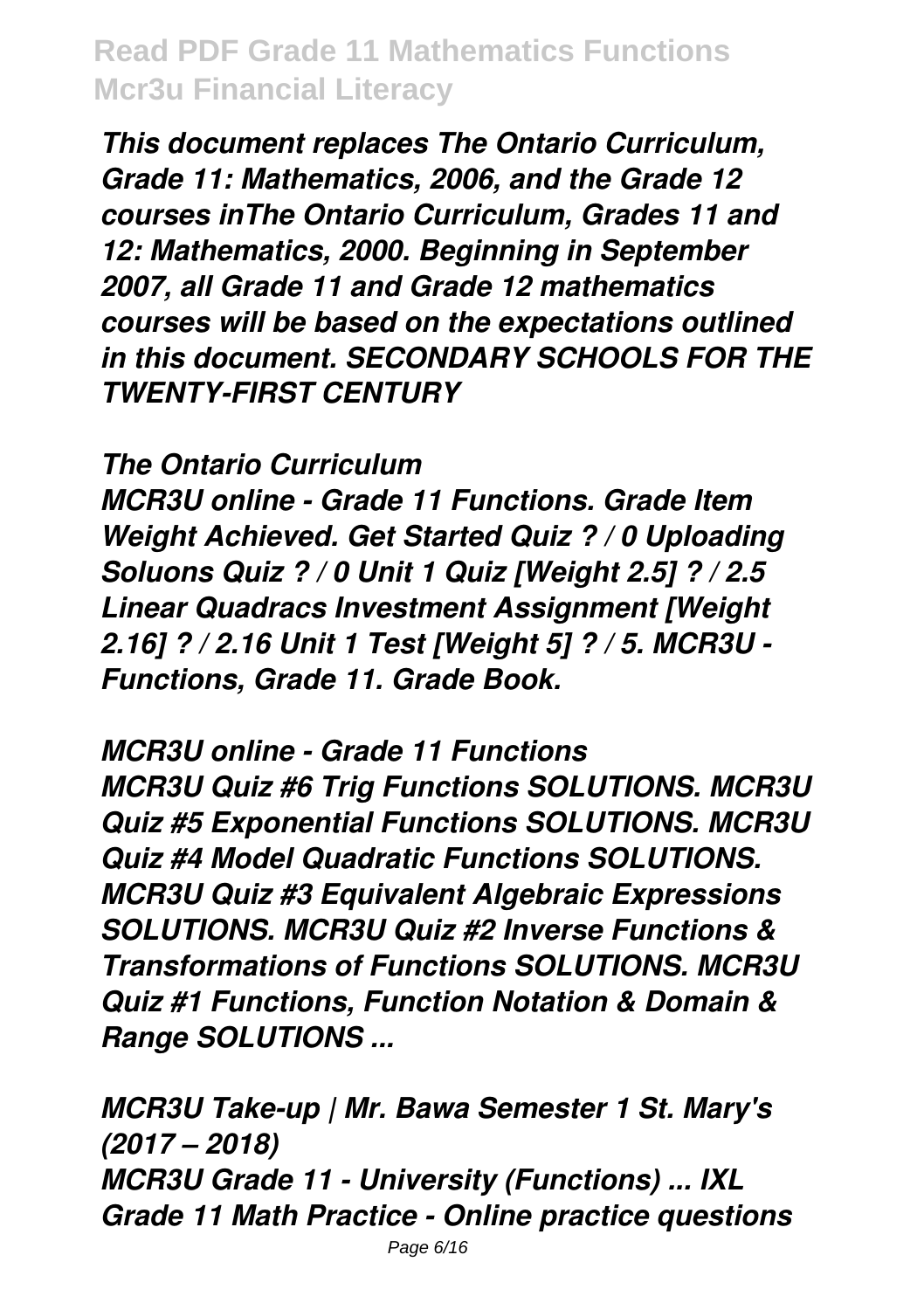*for grade 11; Math Aids - Worksheets are randomly and dynamically generated. You can make an unlimited amount of printable math worksheets to your specifications instantly. You can search sheets by topic*

*Grade 11 - MCR3U - Ontario Math Curriculum Resources*

*Grade 11 Functions. Course code – MCR3U. Course description. This course introduces the mathematical concept of the function by extending students' experiences with linear and quadratic relations. ... Pre-requisite: Principles of Mathematics, Grade 10, Academic. Availability: Open.*

*Grade 11 Functions MCR3U Online Course - CHLA ontario grade mcr3u grade 11 functions ontario curriculum enroll in course for free off original price ... ebook epub library principles of mathematics grade 10 curriculum policy document mathematics the ontario curriculum grades 11 and 12 2007 revised course developer toronto eschool amazoncom*

*Mcr3u Revision Guide Ontario Grade 11 Academic Functions PDF*

*Course Site - Grade 11 Functions (MCR3U) https://w ww.allthingsmathematics.com/p/mcr3ugrade-11-functions/ Give me a shout if you have any questions at patric...*

*MCR3U (Grade 11 Functions) - Transformations of*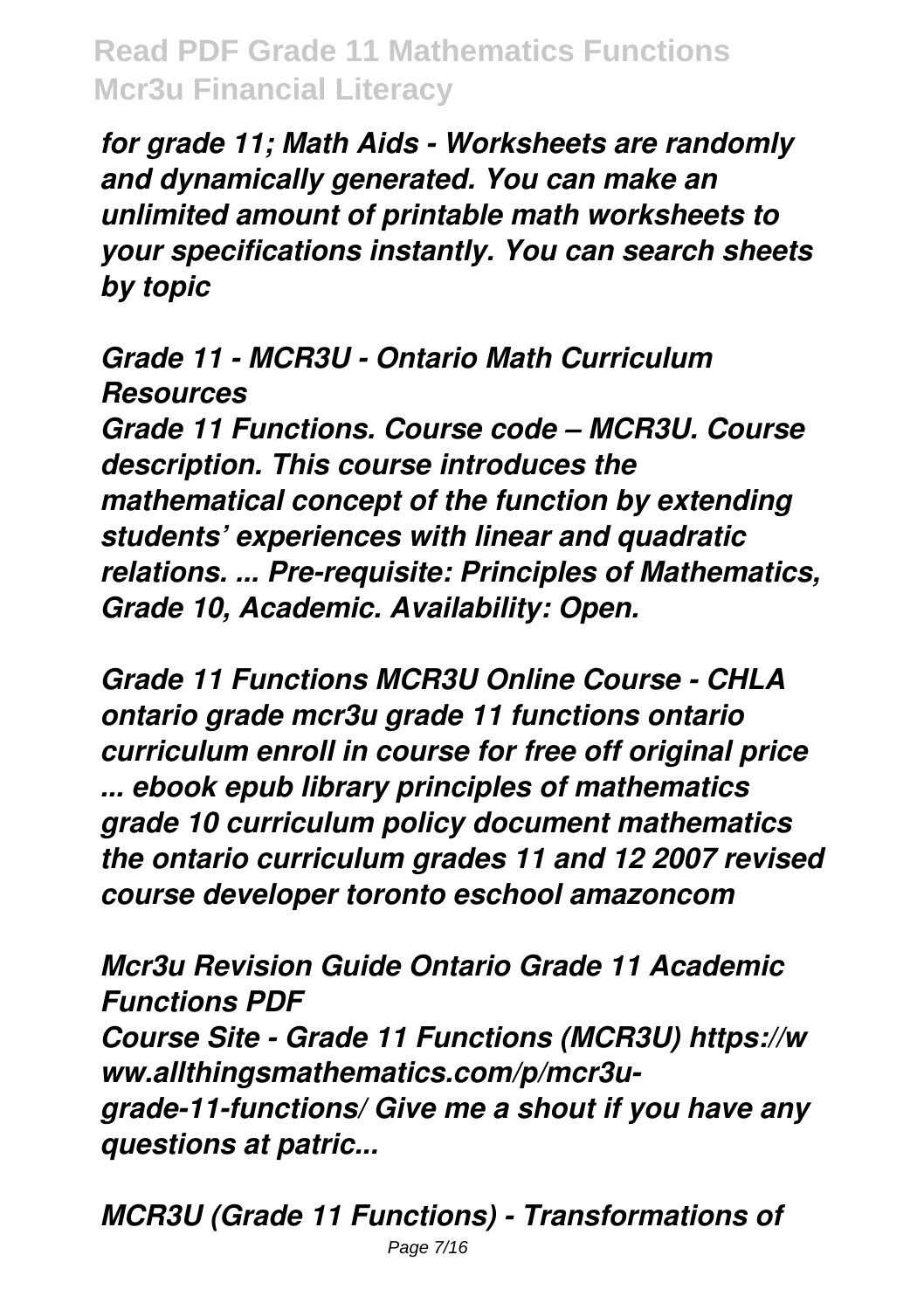*Functions ...*

*Course Title: Functions, Grade 11, University Preparation (MCR3U) Course Name: Functions Course Code: MCR3U Grade: 11 Course Type: University Preparation Credit Value: 1.0 Prerequisite: MPM2D, Principles of Mathematics, Grade 10, Academic Curriculum Policy Document: Mathematics, The Ontario Curriculum, Grades 11 and 12, 2007 (Revised) Course Developer: Virtual High School*

*Functions MCR3U Online Course - Virtual High School (Ontario) Correlation Between Functions and Relations, Grade 11, University Preparation (MCR3U) Curriculum and Nelson Mathematics 11.... 1.2 Functions and Function Notation. 5. p.16 · 1.3 Maximum or Minimum of a Quadratic Function. 32... 2.1 Functions and Equivalent Algebraic Expressions. 38..*

*MCR3U (1.1) - Relations, Domain and Range - Grade 11 Functions MCR3U - Match Graph to Exponential Function - Grade 11 Functions ALL OF GRADE 11 MATH IN 1 HOUR! (exam review part 1) | jensenmath.ca MCR3U (Grade 11 Functions) - Transformations of Functions Overview MCR3U (1.2) - Function Notation Overview - Grade 11 Functions MCR3U Chapter 1 Review - Functions MCR3U (Grade 11 Functions) - Reciprocal Function Overview*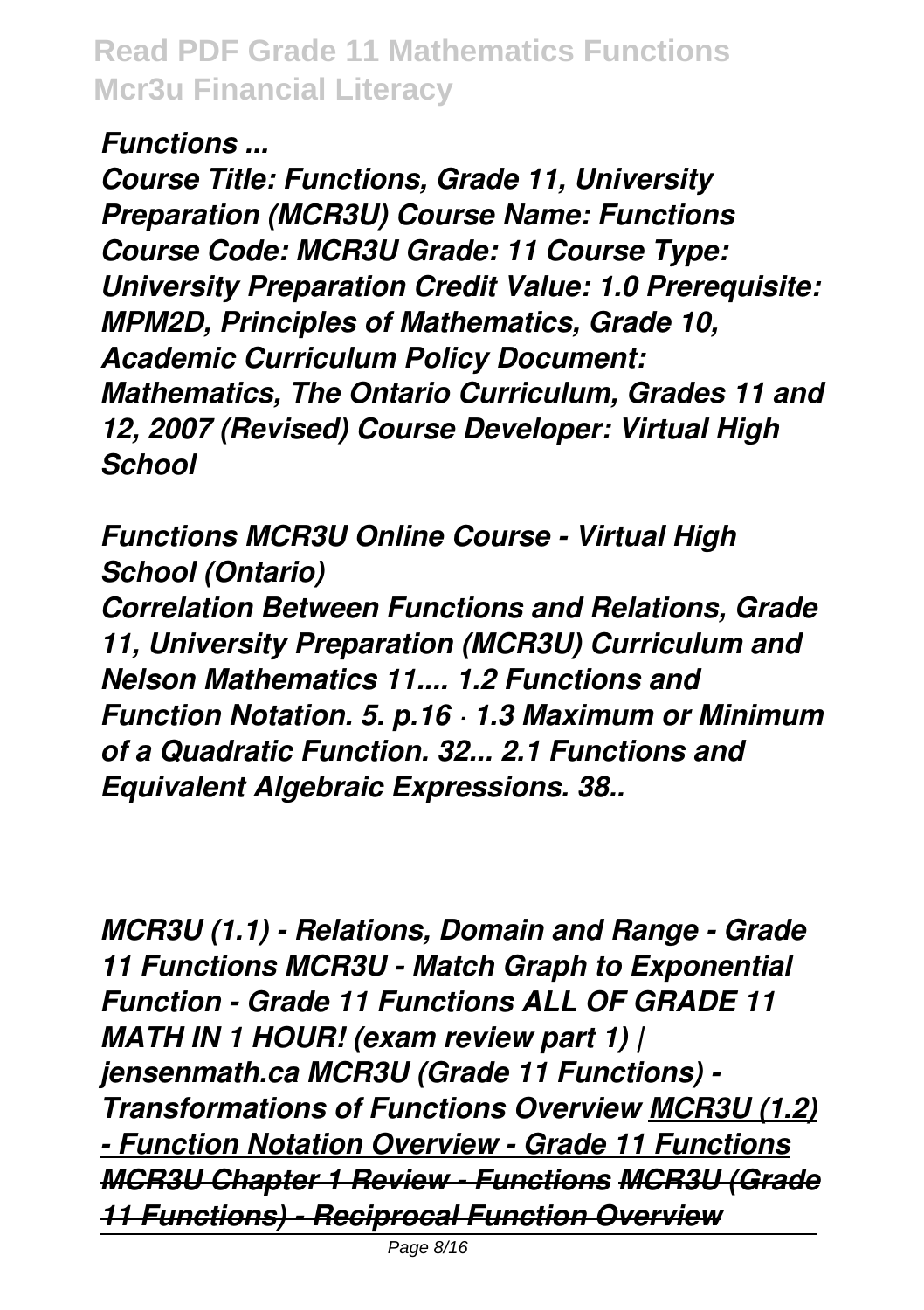*MCR3U (Grade 11 Functions) - Inverse of a Function OverviewMCR3U (Grade 11 Functions) - Vertical Stretch/Compression - Transformations of Functions MCR3U (1.1) - Relations vs Functions - Grade 11 Functions MCR3U (Grade 11 Functions) - Graph Radical Function with Transformations MCR3U - Factoring Review - Grade 11 Functions Trick for doing trigonometry mentally!Special Types of Algebraic Functions ?•?•? Quadratic Functions - Explained, Simplified and Made Easy Understand Domain and RangeAlgebra Basics: What Are Functions? - Math Antics Introduction to Transformations of Functions MCR3U - Simplifying Rational Expressions Part 1 - Grade 11 Functions MCR3U (1.3) - Parent \u0026 Family Functions - Grade 11 Functions GRADE 11: EVALUATION OF FUNCTION (SHORTCUT) #function Find the Domain and Range from a Graph MCR3U Grade 11 Functions - Course Description - Ontario Virtual School - OVS MCR3U - Simplifying Rational Expressions Part 2 - Grade 11 Functions MCR3U (Grade 11 Functions) - Finding Domain and Range from Complex Graph Part 1 MCR3U - Completing the Square for Quadratics Overview - Grade 11 Functions MCR3U (Grade 11 Functions) - Graphing Functions with Transformations Overview MCR3U (1.1) - Functions \u0026 Vertical Line Test - Grade 11 Functions MCR3U - Challenging Quadratic Word Problem - Grade 11 Functions ALL OF GRADE 11 MATH IN 1 HOUR! (exam review part 2) | jensenmath.ca Grade 11 Mathematics*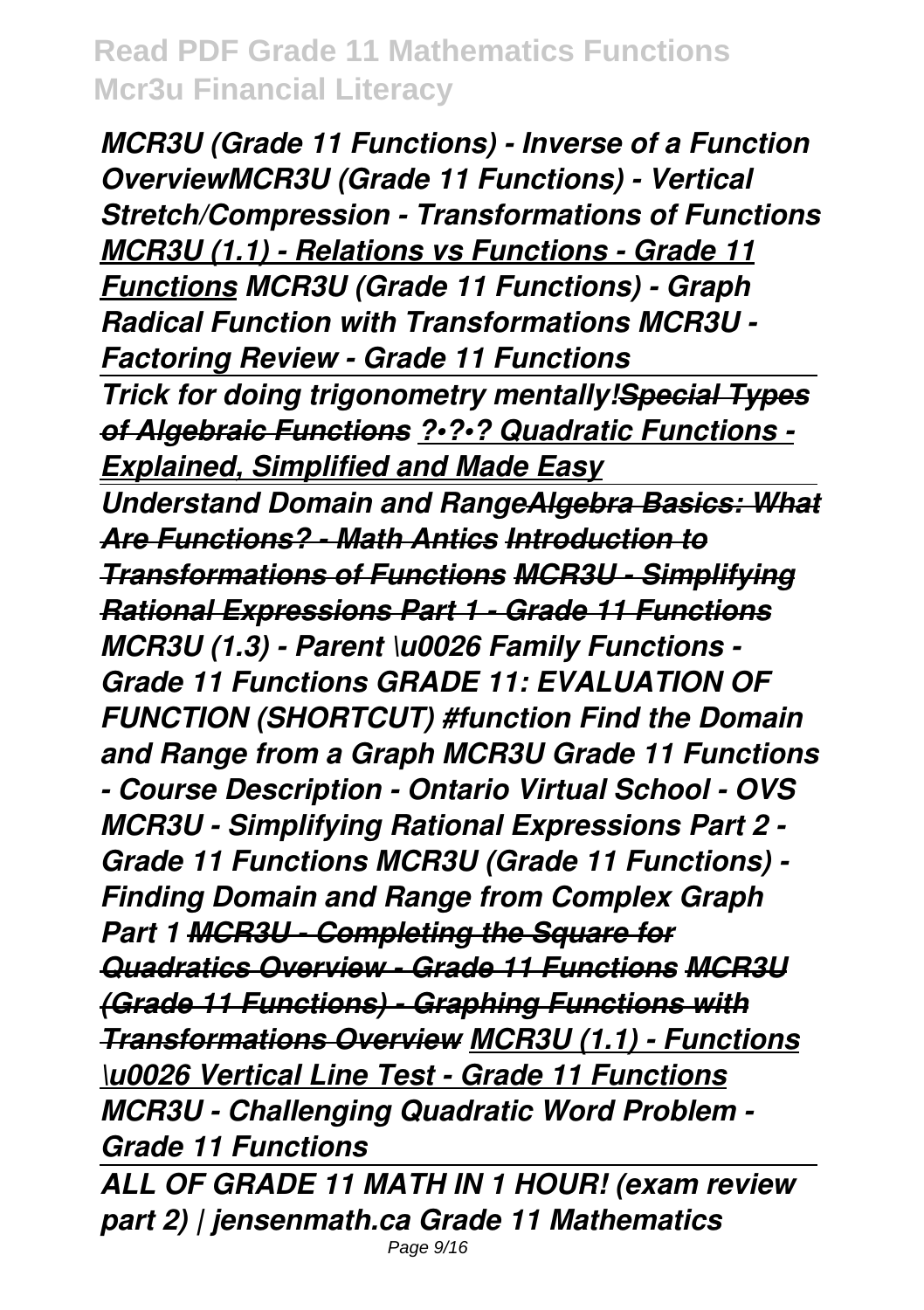#### *Functions Mcr3u*

*"From grade 9 to 11, I never achieved above 80% in a math course. Knowing grade 12 was extremely important I sought out a math tutor and was recommended by many people to Patrick. Patrick was dedicated, patient, and extremely knowledgeable; answering any question I had. In grade 12 I took all 3 math courses (advanced functions, calculus, data ...*

*MCR3U - Grade 11 Functions | AllThingsMathematics Course Title: Functions. Course Code: MCR3U. Grade: 11. Course Type: University Preparation. Credit Value: 1. Prerequisite: MPM2D. Department: Mathematics. This course introduces the mathematical concept of function by extending the students' knowledge with linear and quadratic relations.*

*MCR3U • Grade 11 Functions • Innunco Academy Course description: This course introduces the mathematical concept of the function by extending your experiences with linear and quadratic relations. You will investigate properties of discrete and continuous functions, including trigonometric and exponential functions; represent functions numerically, algebraically, and graphically; solve problems involving applications of functions; investigate inverse functions; and develop facility in determining equivalent algebraic expressions.*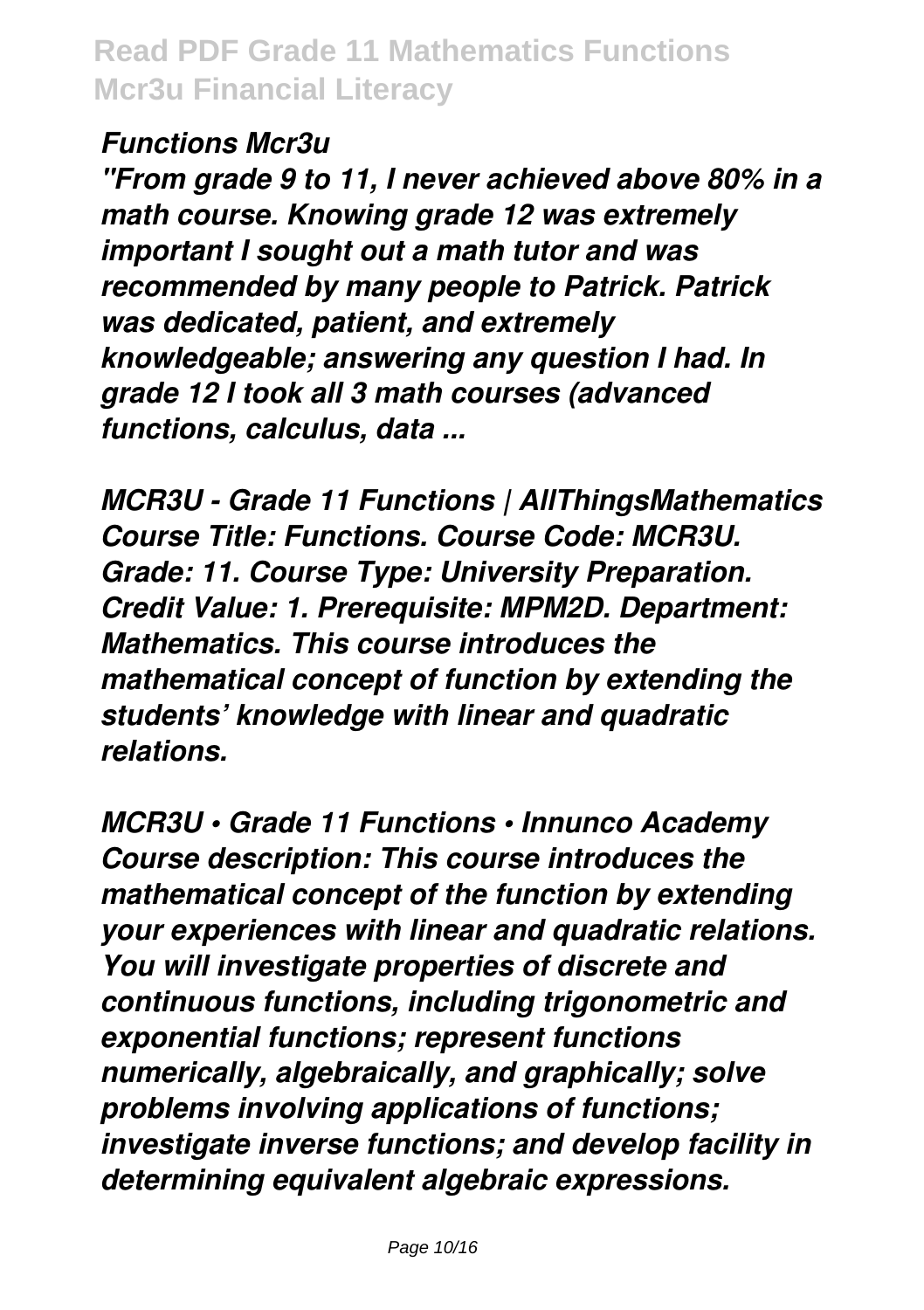*Functions(MCR3U) Course Site - Grade 11 Functions (MCR3U)https://ww w.allthingsmathematics.com/p/mcr3ugrade-11-functions/Give me a shout if you have any questions at patrick@...*

*MCR3U (1.1) - Relations, Domain and Range - Grade 11 Functions*

*This course MCR3U introduces the mathematical concept of the function by extending students' experiences with linear and quadratic relations. MCR3U students will investigate properties of discrete and continuous functions, including trigonometric and exponential functions; represent functions numerically, algebraically, and graphically; solve problems involving applications of functions; investigate inverse functions; and develop facility in determining equivalent algebraic expressions.*

*MCR3U | Grade 11 Functions | Online Course | OES Functions Grade 11, University Preparation (MCR3U) Course Title: Functions, Grade 11, University Preparation(MCR3U) Course Name: Functions. Course Code: MCR3U. Grade: 11. Course Type: University Preparation. Credit Value: 1.0. Prerequisite: Principles of Mathematics, Grade 10,Academic*

*MCR3U | Functions Grade 11 | USCA Academy MCR3U course introduces the mathematical concept of the function by extending students' experiences*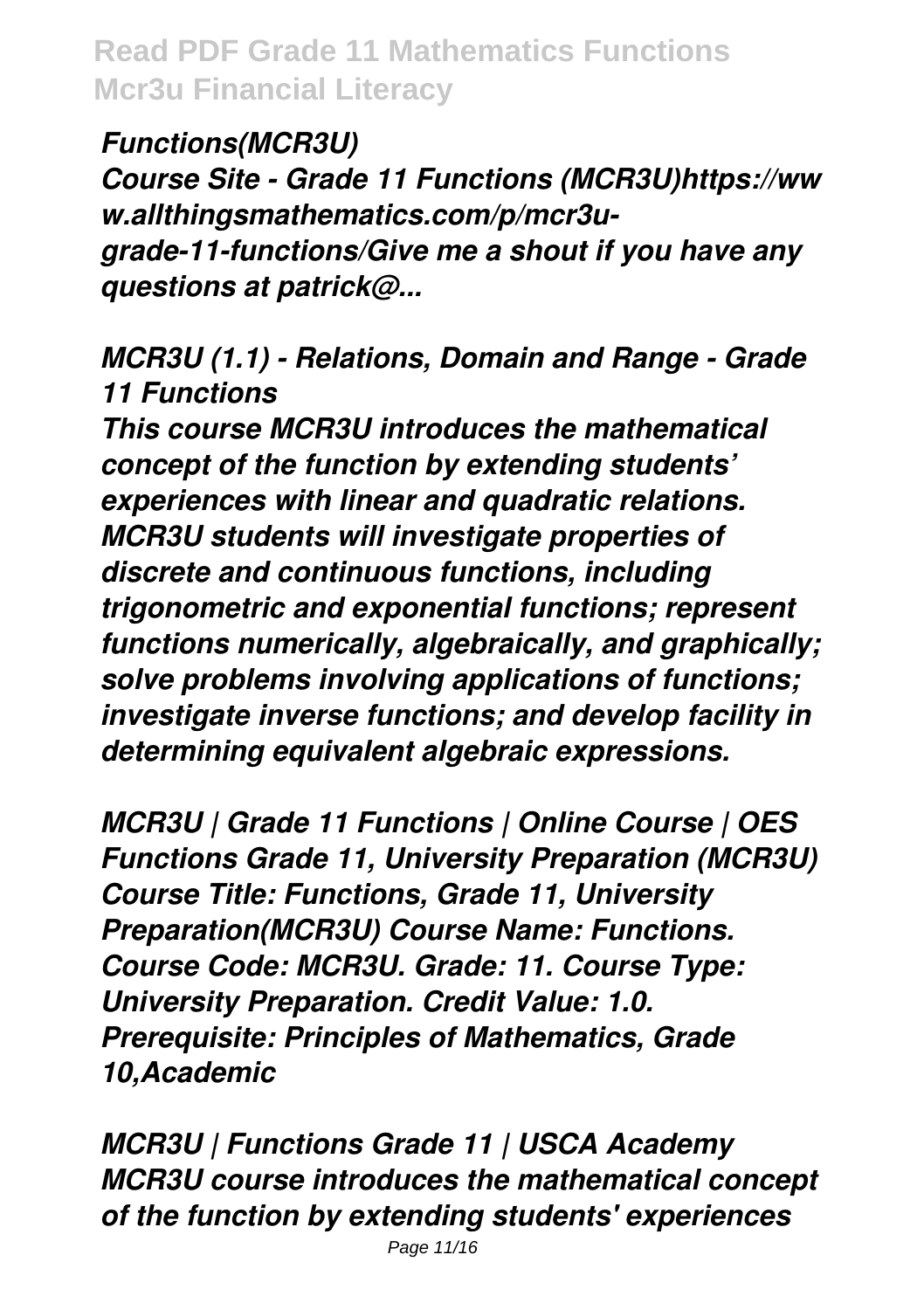*with linear and quadratic relations. Students will investigate properties of discrete and continuous functions, including trigonometric and exponential functions; represent functions numerically, algebraically, and graphically; solve problems involving applications of functions; investigate inverse functions; and develop facility in determining equivalent algebraic expressions.*

*MCR3U Functions Grade 11 - Toronto eSchool MCR3U Grade 11 Math - Functions Here you can find notes from any lessons you may have missed along with associated handouts as well as details of homework, assignment deadlines and dates of upcoming quizzes and tests. Hover over the course code (MCR3U) at the top and select the appropriate unit of work.*

#### *Grade 11 Math - Functions*

*MCR3U: Functions. This course introduces the mathematical concept of the function by extending students' experiences with linear and quadratic relations. Students will investigate properties of discrete and continuous functions, including trigonometric and exponential functions; represent functions numerically, algebraically, and graphically; solve problems involving applications of functions; investigate inverse functions, and develop facility in determining equivalent algebraic expressions.*

*MCR3U: Functions - BrightMinds Online School* Page 12/16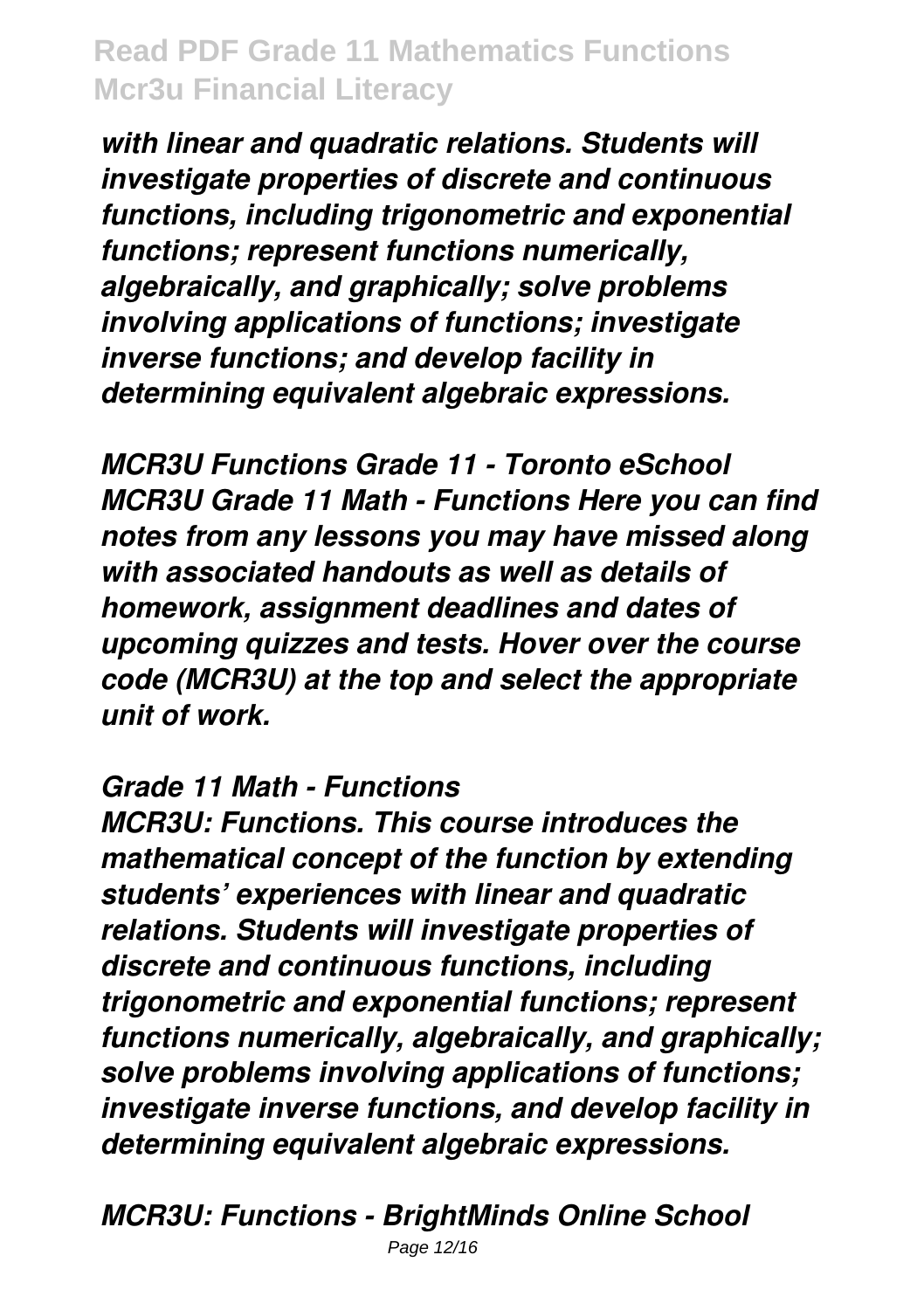*Functions, Grade 11 University Preparation MCR3U This course introduces the mathematical concept of the function by extending students' experiences with linear and quadratic relations. Students will investigate properties of discrete and continuous functions, including trigonometric and exponential functions;*

*Functions, Grade 11 - Math & Business Subject: Mathematics Course Title: Functions, Grade 11, University Preparation Course Code: MCR3U Distributor: Nelson Education Ltd. Phone number: 416-752-9448, or toll free 1-800-268-2222 Teacher guide available. Originally approved May 11, 2001. Approval period extended until August 31, 2007.*

*Trillium List | Resources with Course Code: MCR3U This document replaces The Ontario Curriculum, Grade 11: Mathematics, 2006, and the Grade 12 courses inThe Ontario Curriculum, Grades 11 and 12: Mathematics, 2000. Beginning in September 2007, all Grade 11 and Grade 12 mathematics courses will be based on the expectations outlined in this document. SECONDARY SCHOOLS FOR THE TWENTY-FIRST CENTURY*

*The Ontario Curriculum*

*MCR3U online - Grade 11 Functions. Grade Item Weight Achieved. Get Started Quiz ? / 0 Uploading Soluons Quiz ? / 0 Unit 1 Quiz [Weight 2.5] ? / 2.5 Linear Quadracs Investment Assignment [Weight*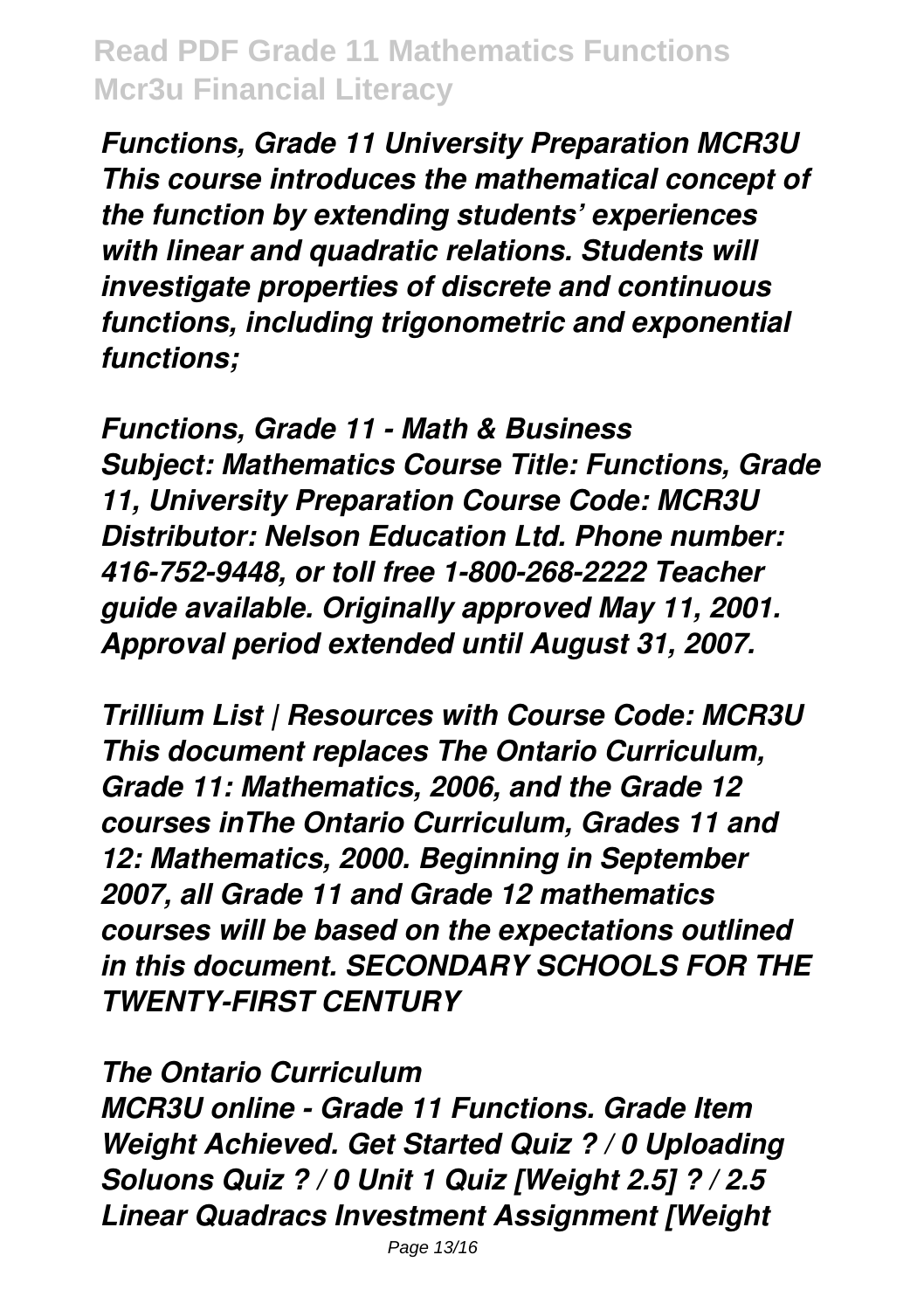*2.16] ? / 2.16 Unit 1 Test [Weight 5] ? / 5. MCR3U - Functions, Grade 11. Grade Book.*

*MCR3U online - Grade 11 Functions MCR3U Quiz #6 Trig Functions SOLUTIONS. MCR3U Quiz #5 Exponential Functions SOLUTIONS. MCR3U Quiz #4 Model Quadratic Functions SOLUTIONS. MCR3U Quiz #3 Equivalent Algebraic Expressions SOLUTIONS. MCR3U Quiz #2 Inverse Functions & Transformations of Functions SOLUTIONS. MCR3U Quiz #1 Functions, Function Notation & Domain & Range SOLUTIONS ...*

*MCR3U Take-up | Mr. Bawa Semester 1 St. Mary's (2017 – 2018)*

*MCR3U Grade 11 - University (Functions) ... IXL Grade 11 Math Practice - Online practice questions for grade 11; Math Aids - Worksheets are randomly and dynamically generated. You can make an unlimited amount of printable math worksheets to your specifications instantly. You can search sheets by topic*

*Grade 11 - MCR3U - Ontario Math Curriculum Resources*

*Grade 11 Functions. Course code – MCR3U. Course description. This course introduces the mathematical concept of the function by extending students' experiences with linear and quadratic relations. ... Pre-requisite: Principles of Mathematics, Grade 10, Academic. Availability: Open.*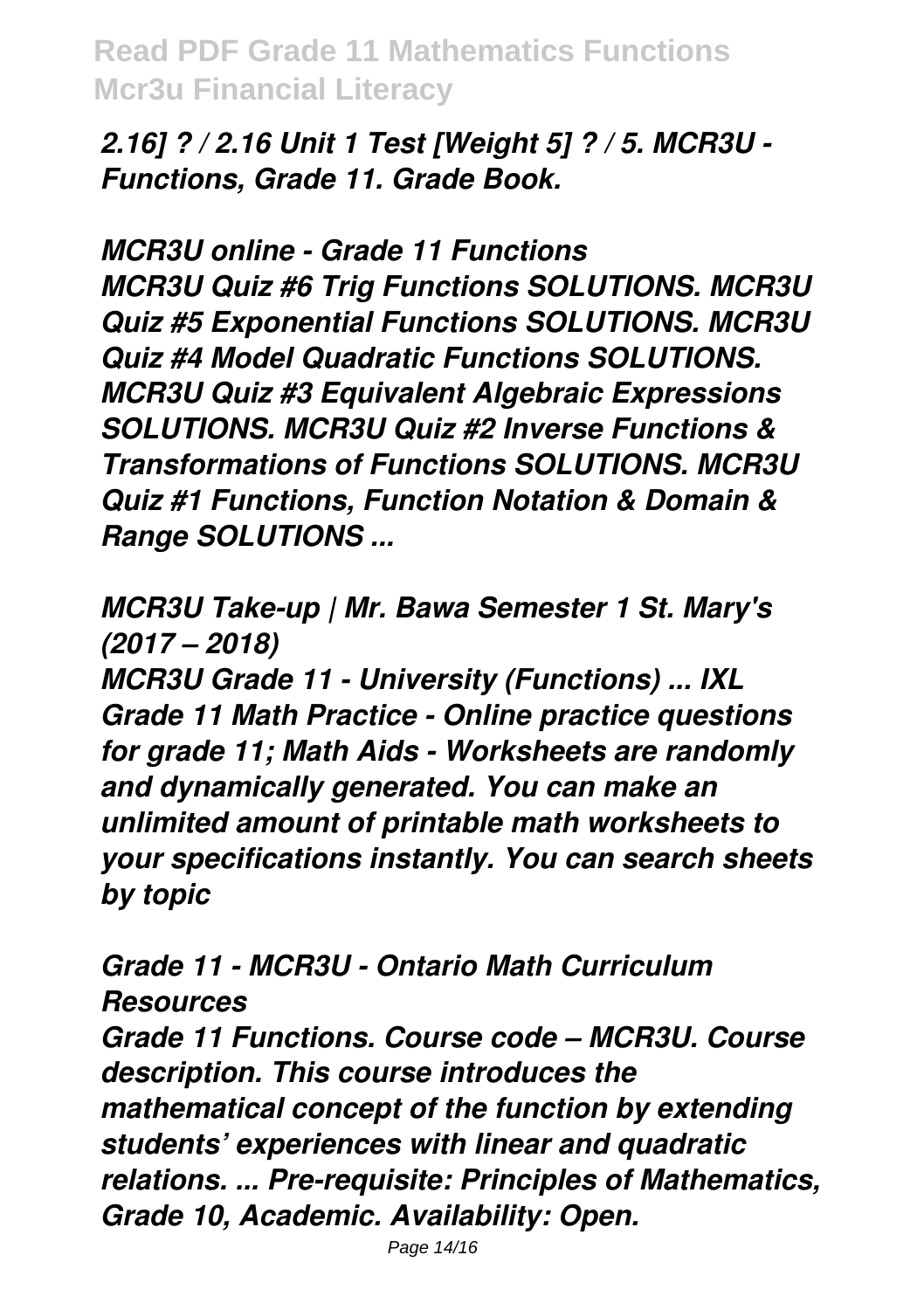*Grade 11 Functions MCR3U Online Course - CHLA ontario grade mcr3u grade 11 functions ontario curriculum enroll in course for free off original price ... ebook epub library principles of mathematics grade 10 curriculum policy document mathematics the ontario curriculum grades 11 and 12 2007 revised course developer toronto eschool amazoncom*

*Mcr3u Revision Guide Ontario Grade 11 Academic Functions PDF Course Site - Grade 11 Functions (MCR3U) https://w ww.allthingsmathematics.com/p/mcr3ugrade-11-functions/ Give me a shout if you have any questions at patric...*

*MCR3U (Grade 11 Functions) - Transformations of Functions ...*

*Course Title: Functions, Grade 11, University Preparation (MCR3U) Course Name: Functions Course Code: MCR3U Grade: 11 Course Type: University Preparation Credit Value: 1.0 Prerequisite: MPM2D, Principles of Mathematics, Grade 10, Academic Curriculum Policy Document: Mathematics, The Ontario Curriculum, Grades 11 and 12, 2007 (Revised) Course Developer: Virtual High School*

*Functions MCR3U Online Course - Virtual High School (Ontario) Correlation Between Functions and Relations, Grade*